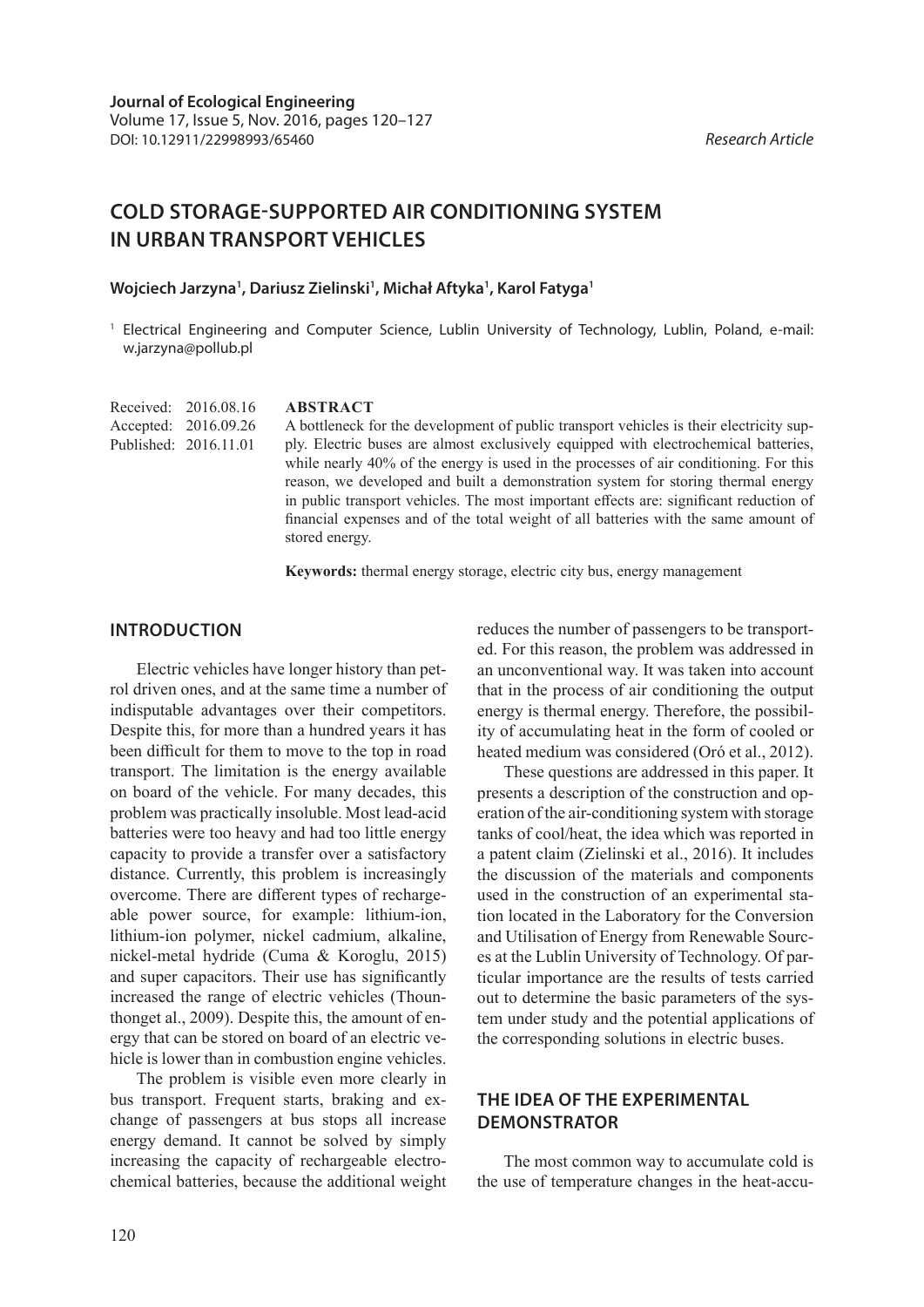mulating material called – sensible heat. Another way is to use the energy of phase transformation of the heat-accumulating material. Such a method of heat storage is described as latent heat (Fig. 1).

This phenomenon can be advantageously used for heat storage in heat-insulated accumulators. The energy absorbed or released during such a process is generally many times greater than the energy required to change the temperature of the substance. For example, freezing of  $1 \text{ m}^3$  of water at 0 °C should provide approximately 93 kWh of thermal energy (Khan et al., 2016). This amount of energy is accumulated as latent heat. However, in order to store the same energy in 1 m3 of water, its temperature should be changed almost by  $80 °C$  (Fig. 2).

Various substances have varying temperatures and freezing points of the phase change (Khan et al., 2016). By adding so-called eutectic mixtures, accumulating materials can be obtained with sim-



**Fig. 1**. Sensible and latent heat for  $1 \text{ m}^3 \text{ H}_2$ 0 during the phase transition ice-water



**Fig. 2.** Ability to store energy by selected material accumulation

ilar thermal properties, differing only in change of state temperatures. Such materials can be salt hydrates in a mixture with water, e.g. NaCl, LiCl, KCl,  $MgCl<sub>2</sub>$ , described as phase change materials (Oró et al., 2012).

Salt hydrates have a high value of latent melting heat per volume unit, a relatively high thermal conductivity and small changes in volume during melting. Therefore, these substances are also well suited for the storage of thermal energy (Sharma et al., 2007).

The common technical solutions typically use water as the substance storing thermal energy. However, the use of water in systems accumulating latent heat, presents technical problems connected with the increase of its volume during freezing. Such a phenomenon results in high stresses in the construction of heat accumulators. Therefore, the water-filled containers have a special structure which makes allowances for changes of the energy-accumulating medium. Interesting indications in this area can be found in (Donnelly et al. 2012), (Oró et al. 2012) or (Zielinski et al. 2016).

In the developed prototype storage design the substance storing thermal energy is water. In order to cool it, a significantly modified air conditioning system was used, which is a prototype research demonstrator design. The standard vehicle air conditioning system is composed of elements such as compressor, condenser, drying filter, evaporator and expansion valve. All these elements form a closed circuit of refrigerant and oil. In the basic cycle electrical energy is converted into thermal energy from the cooled medium. Thermodynamic transformations occur in a continuous manner, and the heat is not stored anywhere. In order to expand the possibilities of using such devices, a new system with a cold storage tank has been proposed (Zielinski et al., 2016). Its block diagram is composed of two circuits (Fig. 3):

- Hydraulic circuit, equipped with a circulating pump, control valves, cold accumulator, heat accumulator and exchanger. In the start-up system, this structure was filled with a water glycol solution with a very low freezing point of up to  $-35$  °C.
- Cooling circuit equipped with electronic expansion valves, condenser-evaporator, compressor, heat exchanger and valves changing the direction of refrigerant circulation. This circuit can operate in two modes, a refrigera-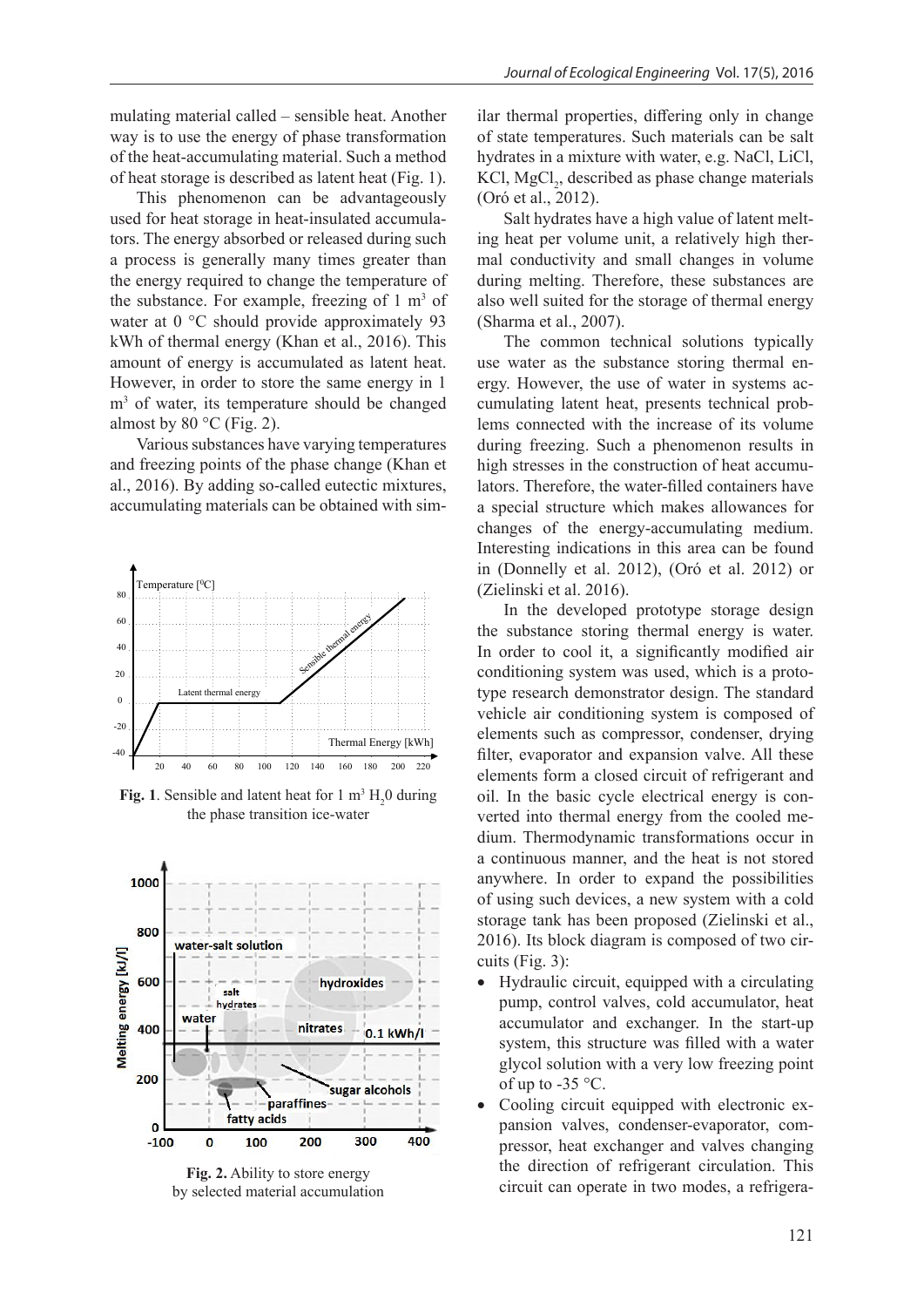

**Fig. 3**. Experimental demonstrator with storage of heat and cold, where: CHE – cabin heat exchanger, C/E – condenser/evaporator, CS – cold storage, PHE – plate heat exchanger, CO – compressor, GCP – glycol circuit pump, CD – compressor drive, EV1, EV2 – expansion valves, CV1, CV2 – controlled valves, BP1, BP2 – controlled BY-PASS valves, 4WV – four-way valve, 3WV – three-way valve

tion system or heat pump. Both circuits are coupled together by means of a plate heat exchanger, ensuring the separation of the media and heat exchange. This design allows the free flow of heat between the circuits.

An important role in the operation of the system is fulfilled by carefully selected control valves and a control algorithm. A detailed description of the construction can be found in the patent claim (Zielinski et al., 2016). For example, valves are used in the refrigeration circuit, changing the direction of the refrigerant circuit. This solution enabled the delivery of thermal energy from the heat accumulator to the interior of the bus. This energy can also be removed from the passenger compartment of the bus and transferred to the cold accumulator.

This device is powered by electricity, which can be drawn from the network at bus stops. However, the possibility of using the braking energy is of particular interest.

The system is designed in such a way so as to be able to receive a large amount of energy supplied e.g. during regenerative braking in a short time. As previously mentioned, the storage of heating or cooling energy is done in a system with a thermally insulated tank installed as part of the bus. The tank comprises cylindrical containers filled with water or an aqueous solution having a high capability of energy accumulation. These containers are made of a material providing mechanical strength and being a good heat flow moderator. They are immersed in waterglycol, whose task is to receive or deliver heat energy from the bus. The advantage of this is that the water containers have an increased effective heat exchange surface. The prototype thermal energy storage tank is shown in Figure 4.

Due to the dynamic operating requirements, a scroll type compressor was applied, allowing operation with widely variable angular velocity. In contrast to the piston compressors, its advantage is the possibility of operation with variable revolution speed of the spiral while keeping full lubrication. Such a solution can significantly reduce the energy consumption of the entire system in a city bus by maintaining the most favourable pressure parameters affecting the efficiency of the work (Aprea et al., 2006). Thanks to this the input power is reduced to the energy consumed by the compressor.

Important elements of the system are electronic control valves. They enable smooth and dynamic expansion pressure control in full range. Due to these properties, this type of valves allows to precisely regulate the temperature of the refrigerant circuit. Such operational comfort is not provided by cheap mechanical valves which open much more slowly and do not guarantee highprecision control. The quality of the work of the expansion valves applied is confirmed by their operating characteristics (Figure 5a).

The narrow hysteresis loop shown on the characteristics of Figure 5 promotes the uniqueness of the valve opening relative to the driving value.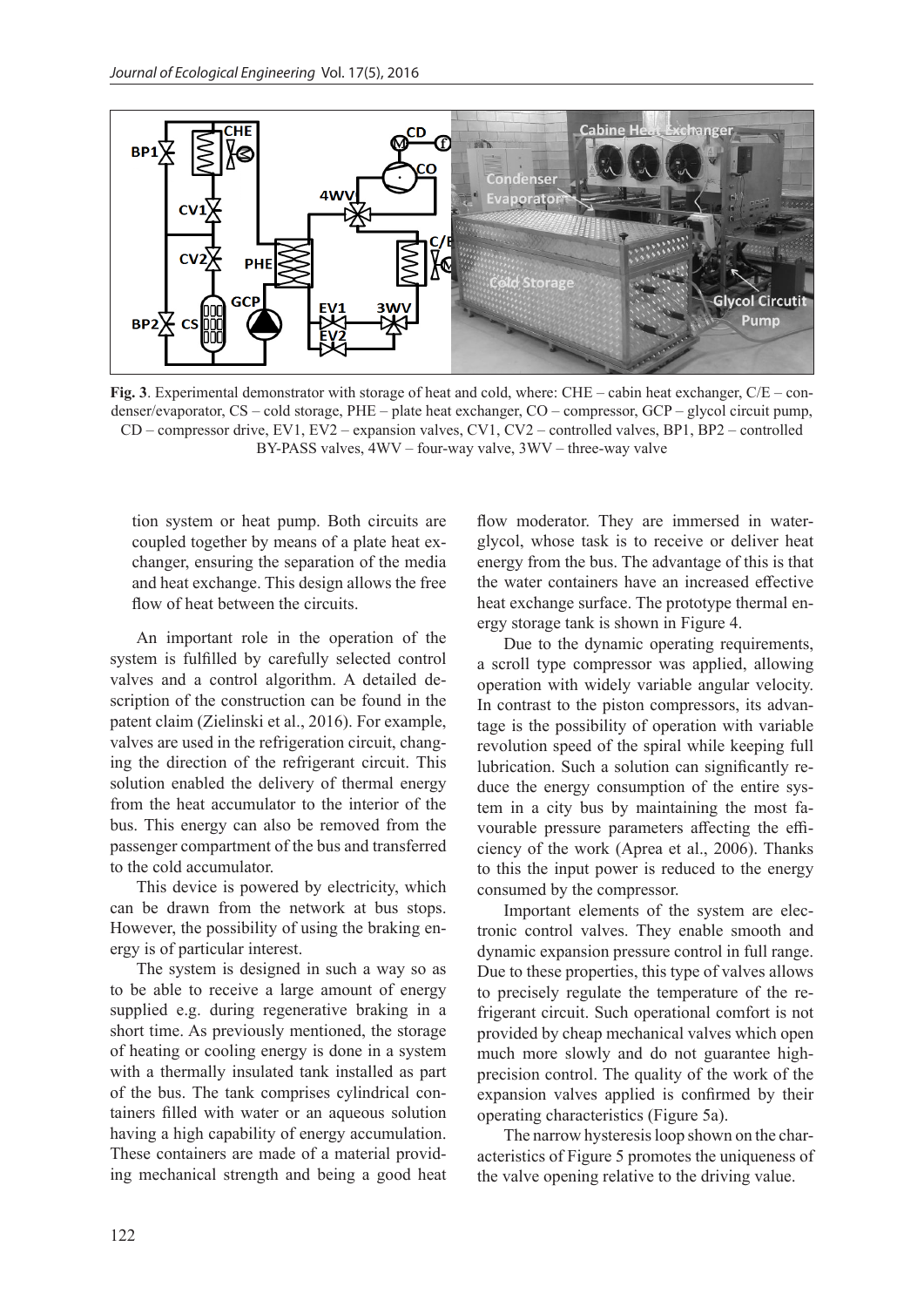

**Fig. 4**. a) Cold tank with lid ajar. Inside it are containers with water, b) 3D visualisation of the tank showing the requirements for thermal insulation.



**Fig. 5**. a) Performance characteristics of electronic expansion valves during pressing and decompression, b) Picture of the expansion valve and the flow control adjustment driver.

# **TEST RESULTS**

In order to determine the accumulation possibility of the cold storage, and to explore the dynamics of the charging process, two cases were considered. In the first case, the applied frequency of the compressor drive system was 30 Hz, which corresponds to the speed of the compressor motor of 885 rpm. Then the second case was examined, when the drive of the compressor was running at the rated capacity which corresponds to a frequency of 50 Hz and the engine speed of 1,475 rpm. Moreover, studies have to clarify whether the accumulation of energy in the form of latent heat is competitive relative to electrochemical energy sources, and whether fast loading of cartridges is possible. For both considered cases, the constant condensing temperature was set at 33 °C. The electronic control system of the expansion valve worked at the highest efficiency and maintained the temperature of the refrigerant vapours superheating at 10 °C. During the 140-minute test, 6.28 kWh was accumulated for the reduced cooling capacity and 12.16 kWh for the full capacity of the system. In order to determine the amount of energy accumulated, a heat meter was used measuring the flow and temperature difference between the input and output of the cold tank tested. The quantity of energy stored was determined by the equation (1):

$$
Q = \int [\dot{m} \cdot c_w \cdot (t_z - t_p)] dt \tag{1}
$$

where:  $Q$  – amount of heat [J]

 $\dot{m}$  – mass flow of liquid medium [kg/s]  $c_w$  – specific heat of the heating medium  $[J/(kg \deg)]$ 

 $t_z$  – supply temperature of the medium (momentary measurement) [deg]

 $t_p$  – return temperature of the medium (momentary measurement) [deg]

In the system under study heat is not measured directly, but calculated by the counting (integrating) circuit as the sum of the products of the momentary measurements of the difference in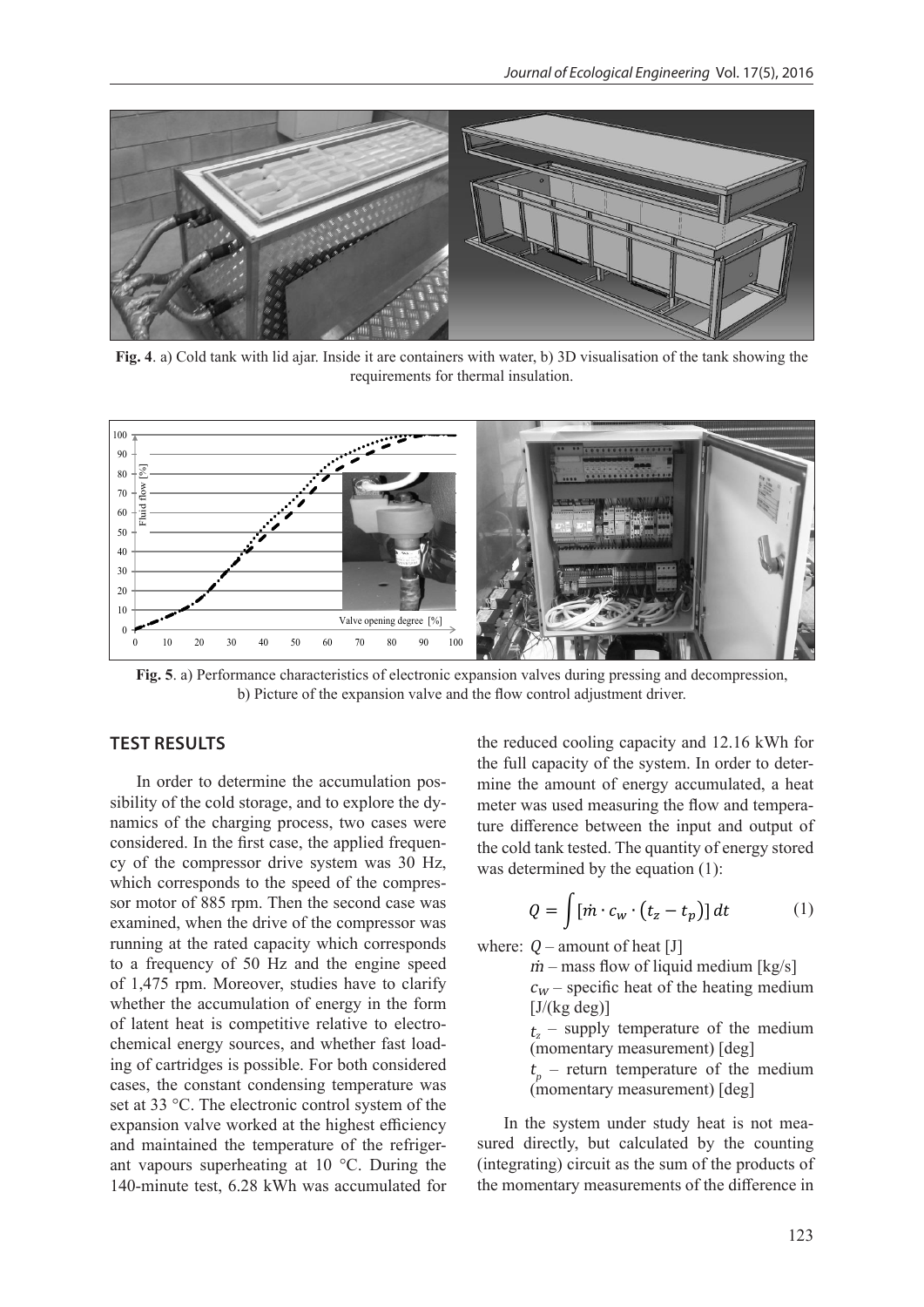supply and return temperature of the heating medium and its mass flow.

On the basis of measurements of the flow of glycol, lower increases of the accumulated energy in the final working periods of the chiller were noted. This is associated with a reduction in the flow of fluid in the hydraulic system (Fig. 6b). The reason for the reduction in the accumulation capacity is a significant increase in the kinematic viscosity of the aqueous solution of glycol, which changed 28 times to lower the temperature from  $+6$  °C to -4 °C.

By performing simultaneous analysis of energy efficiency ratio EER during cooling process (Fig. 7a) and the temperature of the media inside the plate heat exchanger, the icing in the final testing phase, surface active plate heat exchanger, which resulted in a rapid loss of the system's ability to exchange energy, can be detected. The lower operating range of the aqueous solution of glycol used in this case is  $-35^{\circ}$ C, and the evaporation temperature of the medium in the final phase of the test was -44.3 ˚C.

The performance graph in Figure 7a, enables to distinguish three states of the system operation:

- Operation with peak performance, which in the case under examination was 2.43 EER (removing heat in sensible form from the storage tank),
- Operation with constant cooling capacity the system is stable; this is due to the constant temperature of reception, which takes place during the phase transition (removing heat in latent form from the storage),
- Operation in an unacceptable area the efficiency factor is less than a unity (a state of deep freezing of the storage, or icing of the plate heat exchanger).

While analysing the characteristics of the temperature at the input and output of Figures 8a and 8b, no area was observed where the temperature was periodically constant, which could point to a full heat balance of the system. Lack of temperature stability causes a strong dependence of the flow of water glycol solution as a function of the temperature of the plate heat exchanger, and the cooling tank charge. The increase in the temperature of the hydraulic fluid, which took place in the final testing phase is noteworthy. This phe-



**Fig. 6**. a) Characteristics of the energy stored in the cooling tank as a function of time. b) Characteristics of the flow of heat exchange medium as a function of time.



**Fig. 7.** Characteristics of the energy efficiency ratio during cooling of a tank as a function of time. b) Characteristics of the evaporation temperature of the medium and the temperature inside the heat exchanger plate.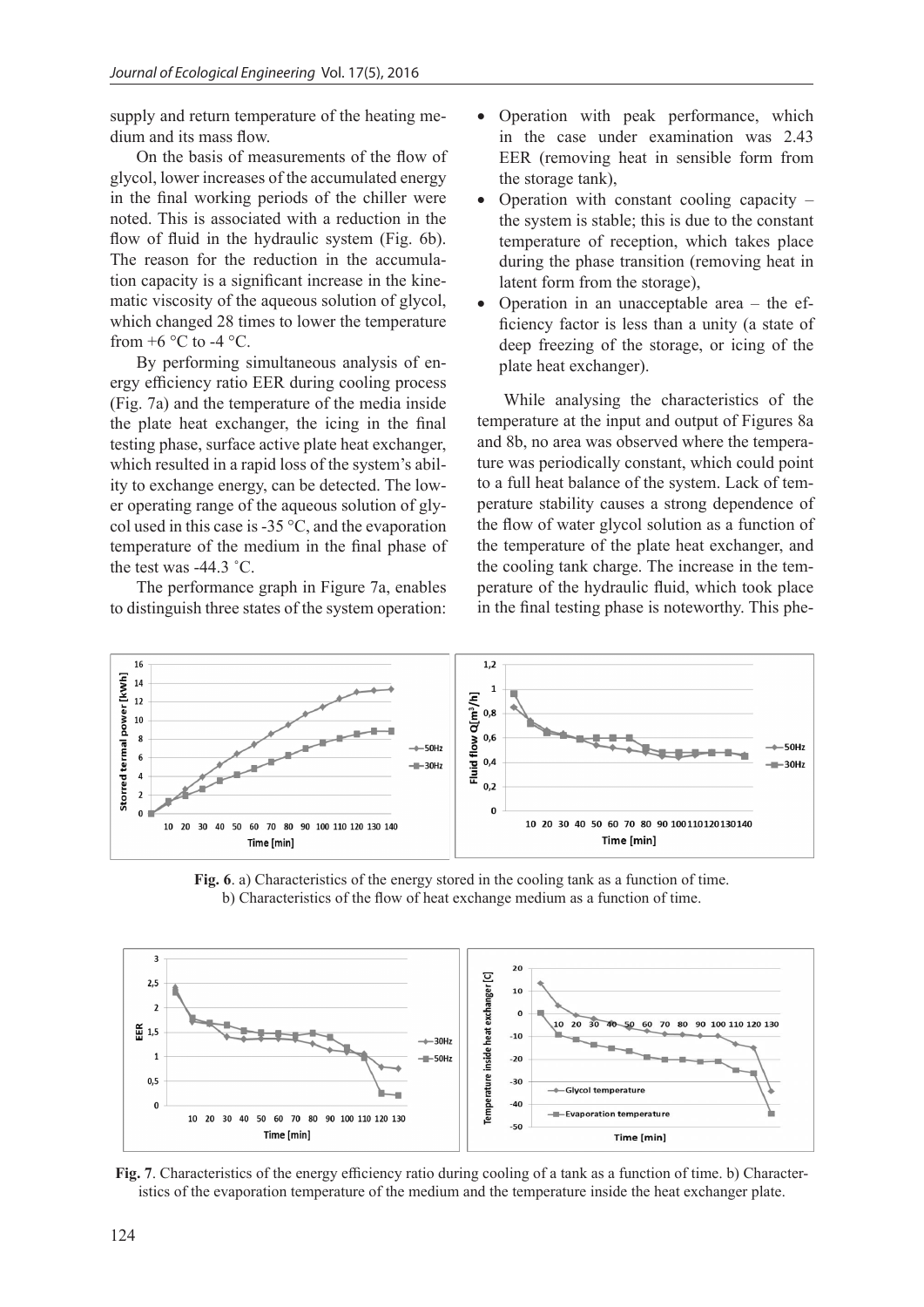

**Fig. 8**. Characteristics of coolant temperature as a function of time: a) at the input of the heat exchanger, b) at the output of the exchanger

nomenon is caused as a result of two consecutive events. Analysing the final phase of the tank cooling cycle a declining ability of heat dissipation by the tank charges can be observed. This is quite natural, just as in the final stages of electrochemical battery charging. The difference between the source and the receiver temperature (potential) is reducing, which results in the lowering of the ability to receive energy. In the case of refrigeration systems, power can be continuously recovered from the hydraulic circuit, resulting in a rapid lowering of the temperature of the medium such as an aqueous solution of glycol and a reduction in the evaporation temperature of the refrigerant. The result is the icing of the heat exchange surface and introduction into the system of additional thermal resistance. In the event of such a situation, the system almost immediately lowers the efficiency ratio EER to a value less than a unity. In addition, the medium in the hydraulic circuit stops receiving the cold due to the aforementioned additional thermal resistance, which in turn results in an increase in the temperature of the hydraulic medium, which has ceased to be cooled down.

## **QUICK ANALYSIS OF INVESTMENT AND OPERATING COSTS**

The rationale for the investment is as a rule determined by economic factors and safety considerations. This section compares the costs of buying an electrochemical battery with the costs of manufacturing the storage thermal tank collaborating with the distribution on-board thermal energy system. The calculation is that the energy demand of an electrical bus for thermal power between consecutive recharges is about 13.34kWh. The cold storage is therefore designed for this order of magnitude. According to the prices of 2016 in Poland, the cost of manufacturing a prototype system to store thermal energy with a capacity of 14kWh amounted to approximately  $\epsilon$ 1,600. The stated amount covers only a cold storage tanks, and the cost does not include auxiliary equipment, such as the accumulator charging system. If serial production of such an arrangement of cold storage were to be started, the price of such a system would certainly be even lower.

Assuming that the average cooling efficiency of the air conditioning system for the urban cycle bus ride is  $EER = 1.5$ , to produce in an electric

**Table 1**. The description of the materials and their parameters used in the construction of a thermal storage tank with a capacity of 14 kWh

| <b>PCM</b> material                                          | Distilled H <sub>2</sub> 0 |
|--------------------------------------------------------------|----------------------------|
| Own needs of cold storage<br>(circulation of cooling medium) | 35 Wh                      |
| Mass of the refrigerant input                                | 157 kg                     |
| Total mass of the prototype                                  | 312 kg                     |
| Unit price                                                   | 120 €/kWh                  |

**Table 2.** Features of a lithium-ion battery with a capacity of 13.34 kWh

| Electric vehicle         | Solaris Trollino 18 |
|--------------------------|---------------------|
| Battery manufacturer     | Wamtechnik          |
| Cell producer            | EnerDel             |
| Rated capacity           | 62 Ah               |
| Nominal voltage          | 613V (3.65V/VPC)    |
| Nominal energy           | 38 kWh              |
| Maximum charging current | 200A                |
| <b>Battery mass</b>      | 654 kg              |
| Unit price               | 701.20 €/kWh        |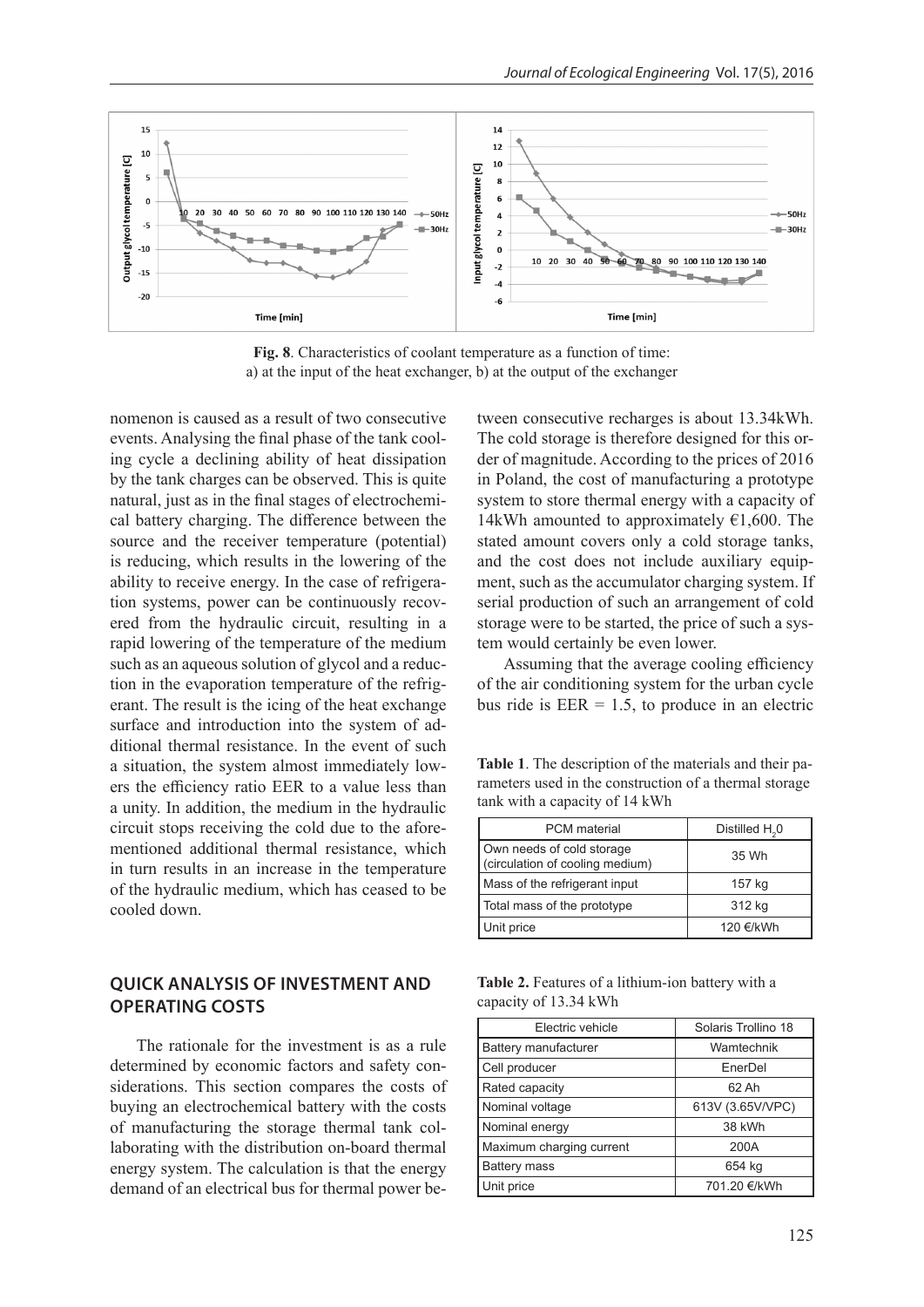city bus 13.34 kWh of thermal energy, 8.9 kWh of electricity is required. Such a low performance coefficient is related to the difficulty of cooling the condenser, which is located on the roof of the bus, whereby the air conditioning system is strongly dependent on the adverse effects of the weather, i.e. the roof exposure to strong sunshine or obstruction of air flow (Lee et al., 2012). The economic analysis was carried out on the basis of a Solaris vehicle, equipped with a package of cells with the following parameters:

While analysing the cost of electrochemical batteries, one should consider meeting the guarantee requirements, which in the case of an electric vehicle is at least 10 years. This forces the use of correction factors, which limit the operating range of cells to 50% of their nominal power. The calculation of the required operational capacity of lithium-ion cells included losses of energy conversion determined by the relation (2):

$$
Q_B = Q_N \cdot C_B \cdot \eta_{DC/DC} \cdot \eta_{DC/AC} \tag{2}
$$

where:  $Q_B$  – operational capacity of the battery

 $Q_N$  – rated capacity of the battery pack

 $C_B^{\prime}$  – correction factor taking into account battery life

 $\eta_{DC/DC}$  – efficiency of DC/DC boost converter

 $\eta_{\text{nc/AC}}$  – efficiency of board inverter

Assuming that the nominal efficiency of the inverter of an air conditioner drive is 0.92 and the efficiency of the converter boosting the voltage of a lithium-ion battery reaches 0.94, one can calculate that the required operational capacity of the battery pack should be 20.58 kWh. Such a pack of lithium-ion batteries has a mass of 354 kg, while the cost of such a solution is estimated at  $£14430$ .

The above-mentioned analysis shows that the cost of a cold storage tank is only 11% of the cost of electrochemical batteries. The reservoir designed is therefore many times cheaper than electrochemical batteries, at approximately the same weight.

In addition, it is worth pointing out the time of operation. For comparable lithium-ion batteries it is 10 years, while maintaining the discharge up to 50%. It follows that, in the long term, investment expenses on electrochemical accumulators increase significantly compared to thermal ones, because the life of the latter is estimated at about 30 years.

#### **CONCLUSIONS**

On the basis of the tests performed, it can be seen that the efficiency impact of the tested system for the storage of thermal energy depends largely on the capability to transfer energy in the hydraulic system. Hence, it is very important that the flow resistance be as low as possible. On the other hand, the glycol flow speed at the test stand has been significantly reduced through the installation of a large number of measuring devices, whereby the average EER does not exceed 1.5. In order to improve future operating parameters it is recommended that control of the flow speed of glycol be held in a feedback control system.

Very promising results have been achieved in terms of the parameters of the collection of thermal energy in the city bus. The solution in the form of a thermal storage tank is an interesting alternative to electrochemical cells and may contribute to reducing the cost of transport. Future research will be conducted on increasing the ERR efficiency coefficient of the prototype system and the replacement of the medium of an aqueous solution of glycol with a substance with a comparable specific heat and a low freezing point, which also maintains a low coefficient of kinetic viscosity.

### **REFERENCES**

- 1. Cuma M.U. & Koroglu T. 2015. A comprehensive review on estimation strategies used in hybrid and battery electric vehicles, Renewable and Sustainable Energy Reviews, Vol. 42, 517–531.
- 2. Oró E., Gracia A., Castell A., Farid M.M. & Cabeza L.F. 2012. Review on phase change materials (PCMs) for cold thermal Energy storage applications: Applied Energy, 99, 513–533.
- 3. Zhiyuan W., Zhiliang X., Fengling G. & Shengjun R. 2010. Experimental Study on Flow Characteristics of the Electronic Expansion Valve with Variable Condition, Asia-Pacific Power and Energy Engineering Conference, 1–4.
- 4. Donnelly E. 2012. Comparison of Ice-Bank Actual Results Against Simulated Predicted Results in Carroll Refurbishment Project DKIT: Journal of Sustainable Engineering Design, 1(2), Art. 3.
- 5. Sharma A., Tyagi Chen V.V. & Buddhi D. 2007. Review on thermal energy storage with phase change materials and applications. Elseevier, 9 October 2007.